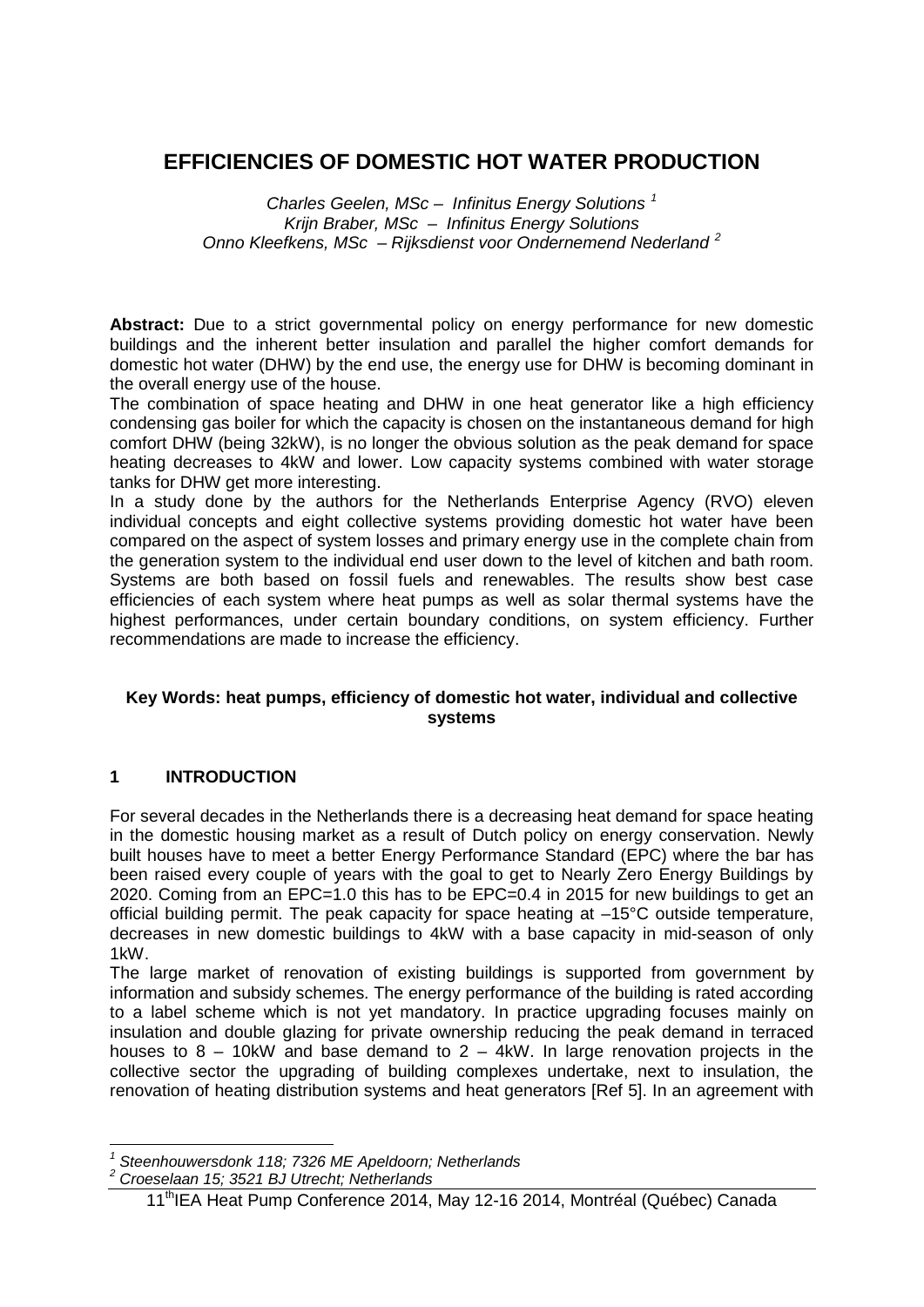the government, the association of housing corporations have agreed upon a program to increase the energy performance with a minimum of two label steps.

At the same time, there is a trend with the end user towards a greater comfort of hot water (drench showers, luxurious baths, etc.). The basic tapping patterns (frequencies and volumes of DHW use throughout the day) are in the Dutch standard classified by class  $1 - 6$ , where class 6 denominates the highest comfort and tapping volumes. A large part of the market sales of high efficiency gas boilers is in class  $4 - 6$ . The capacity of the heat generator is then chosen, if there is no DHW storage system is installed, on the instantaneous demand being 32kW for a class 6 tapping pattern. The combination of these trends with a lower demand of space heating and an increasing capacity demand for DHW is shown in Figure 1.



**Figure 1: Trends in direct capacity demands of DHW and space heating**

The combination of space heating and domestic hot water in one heat generator like a high efficiency gas boiler is no longer the obvious solution as this combination has a large impact on the overall efficiency of the system. The study shows that the same goes for other heating systems as well and that it is very important to focus the design of a heating system on the energy efficiency of the production of domestic hot water. While the end user may only be interested in the efficiency of the apparatus, for energy policy the overall efficiencies for the complete chain from primary (fossil) energy to the end user have to be compared; the benefits of a highly efficient generation device can be nullified by a poor system integration and large storage or distribution losses.

The overall efficiency of domestic hot water (DHW) is influenced by several aspects inside and outside the dwellings. Main aspects are:

- The efficiency of the heat generator for DHW and the loss in efficiency for space heating if both are combined in one generator.
- The position of the heat generator and its distance to the hot water taps in the kitchen and the bathroom in the building, resulting in 'in house' distribution losses.
- The behavior of the consumers and demand patterns resulting in the tapping of many short and small amounts of hot water in the kitchen and large amounts in the bathroom.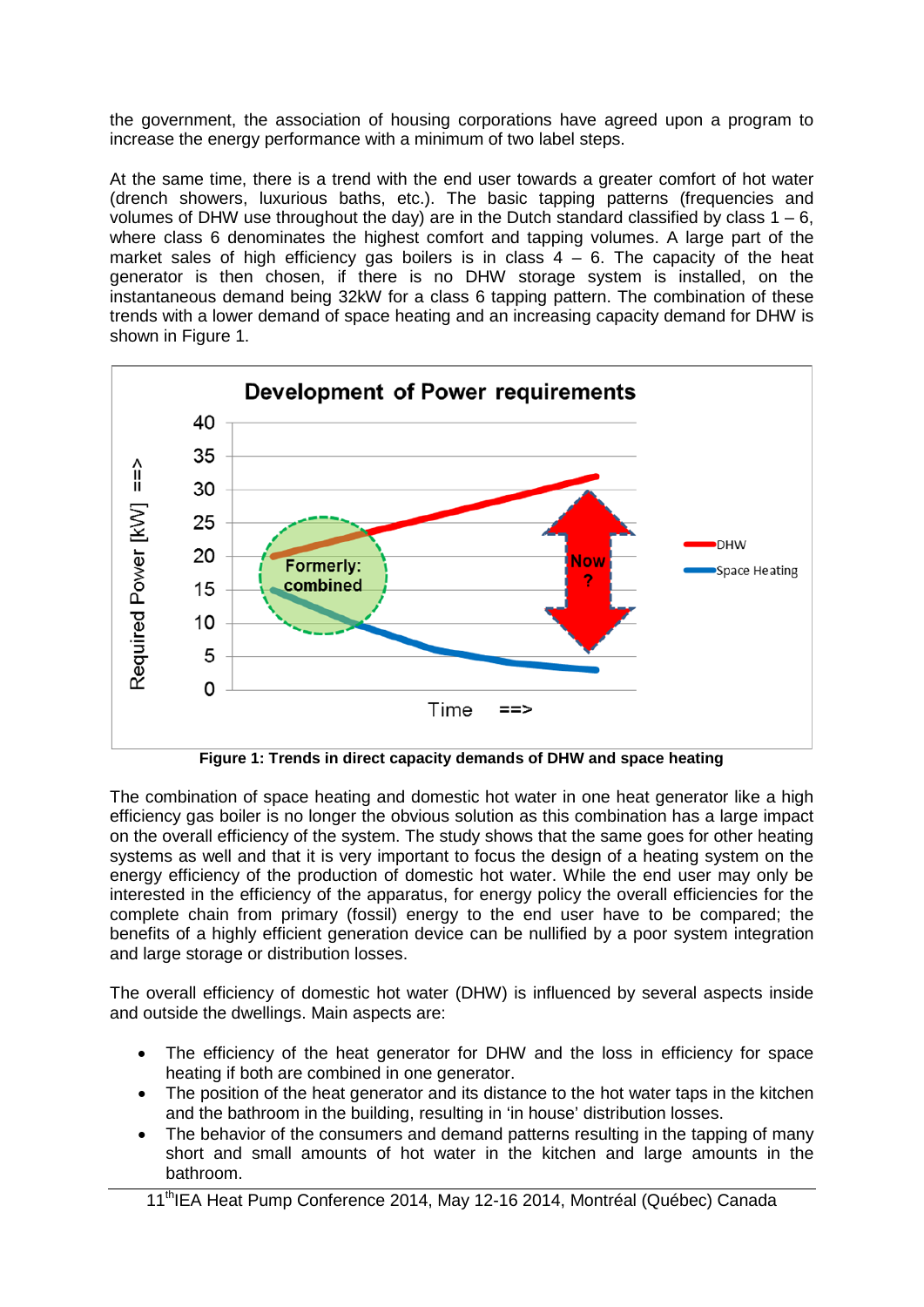- Temperature level needed through legislation to prevent legionella growth in the system.
- Transport and distribution losses through heat losses and distribution pump energy in district heating systems and in collective systems for multifamily buildings.
- The real efficiency of electrical power generation and the development over the life cycle of the generator or the overall system. At this moment the efficiency is fixed in the standard not taken into account the co-firing of bio-fuels.
- Type of fuel and heat generating efficiency in collective systems, ranging from gas or coal in a power station or local cogeneration to waste incineration and bio fuels.

In the end the Netherlands Enterprise Agency thinks it is of importance that all the factors have to be taken into account to be able to choose for a robust and reliable system for the next decades.

## **2 CONCEPTS PROVIDING DOMESTIC HOT WATER**

In the Netherlands many different system configurations have been applied or are under development as new alternatives. In this study several of the most prominent systems were analyzed, split in individual systems per house and collective systems on multifamily houses or for districts and towns.

#### *Individual systems*:

The reference is the High efficiency condensing gas boiler providing instantaneous DHW (no storage) and space heating (SH), being the Dutch standard for heating systems in domestic houses. Other systems in the comparison are:

- Combined systems that provide DHW as well as SH:
	- o Heat pump storage water heater by a gas fired diffusion absorption heat pump, with BTES as heat pump source
	- o Hybrid outside air source heat pump with high efficiency gas boiler for peak load in space heating and instantaneous DHW without storage.
	- o Heat pump storage water heater, with outside air as heat pump source;
	- o Heat pump storage water heater, with BTES as heat pump source;
- Separate systems which only provide DHW:
	- o Gas fired storage water heater
	- o Storage heater on a high efficiency gas boiler
	- o Electric storage water heaters, a small one in the kitchen and a large one for the bathroom.
	- o Electric instant flow heaters, two separate devices for bathroom and kitchen
	- o Solar storage water heater with high efficiency gas boiler (water tank is on available solar energy temperature, if necessary, water is reheated to the right temperature in a separate HX just before use)
	- o Heat pump storage water heater on ventilation exhaust air as source;

#### *Collective systems:*

More than 50% of the multifamily buildings and apartment blocks in Netherlands are heated by one central heating system distribution the heat for space heating and DHW to the individual end user. District heating systems can be found in larger cities like Amsterdam, Rotterdam, The Hague and Utrecht. Also smaller systems are under consideration with a lot of political interest for industrial excess heat. On the other hand large energy companies are withdrawing from this market as the decreasing heat demand makes the economic perspective rather meagre. Systems discussed in the comparison are:

• Gas fired central heating boiler for space heating and DHW in a multifamily apartment building.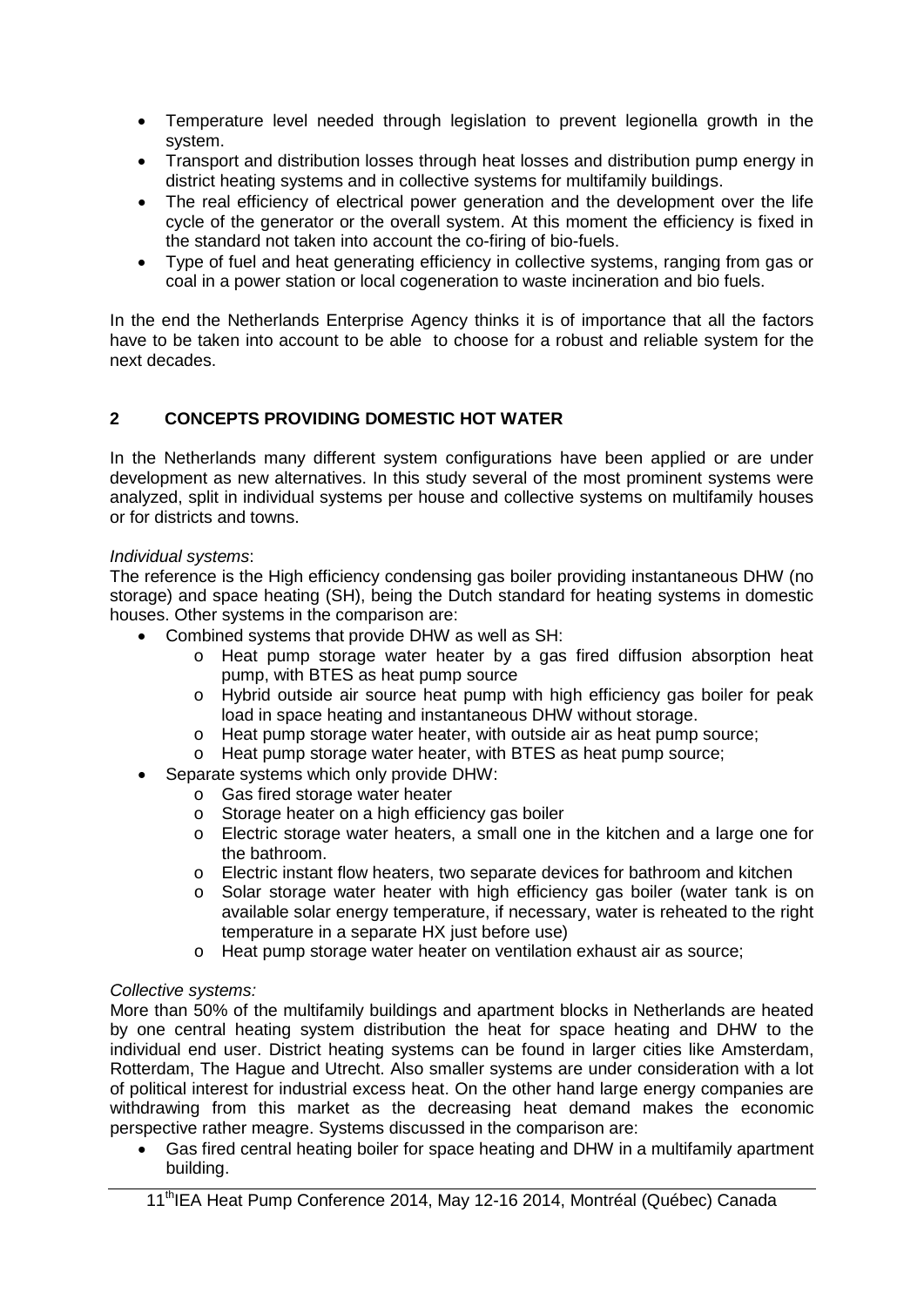- Collective solar storage water heater in multifamily building with gas fired auxiliary back up heating
- Ground source (BTES) gas fired absorption heat pump in a multifamily apartment building.
- Open ground source (ATES) electric heat pump with heat distribution to the individual domestic (terraced) houses at 70°C supply and 40°C return ("mini" district heating).
- District heating with central heat generation by gas fired boilers.
- District heating on a gas fired electricity generating steam cycle by means of a gasand steam turbine combination (CHP); electrical efficiency decreases caused by heat extraction on steam cycle.
- District heating based on incineration rejected heat of electricity generating steam cycle; electrical efficiency decreases caused by heat extraction on steam cycle
- Hybrid system [Ref. 1] based upon a low temperature district heating (45°C supply and 30°C return) and a small heat pump with DHW storage tank in each dwelling (Figure 2).



Pure waste Heat 40-45 °C

#### **Figure 2: Schematic Diagram of the Hybrid System (Infinitus) and example of a Booster Heat Pump (Ecoon) with water storage**

In collective heat distribution systems the long distance of heat transport and distribution to the individual end user and the losses have to be taken into account. The average value of transport and distribution losses for these large district heating systems is based on 70°C supply and 40°C return, although practical temperatures are often much higher. In applying district heating often the argument of high heat demand density in areas with multifamily apartment buildings is used as a benefit for these systems. However the losses inside the building have to be taken into the calculation when compared to individual systems. Another discussion is on the economy of energy conservation measures where in the Dutch energy standard it is 'allowed' to have less insulation on the envelope of the building if the central heat generator is efficient. This new standard (NVN 7125) is under development.

### **3 EFFICIENCIES OF DHW-SYSTEMS**

In this study the comparison of systems is based upon the chain efficiency where the overall efficiencies for the complete chain from primary (fossil) energy to the end user are compared and the weakest links in the chain are analyzed. All options have been modelled and

<sup>11&</sup>lt;sup>th</sup>IEA Heat Pump Conference 2014, May 12-16 2014, Montréal (Québec) Canada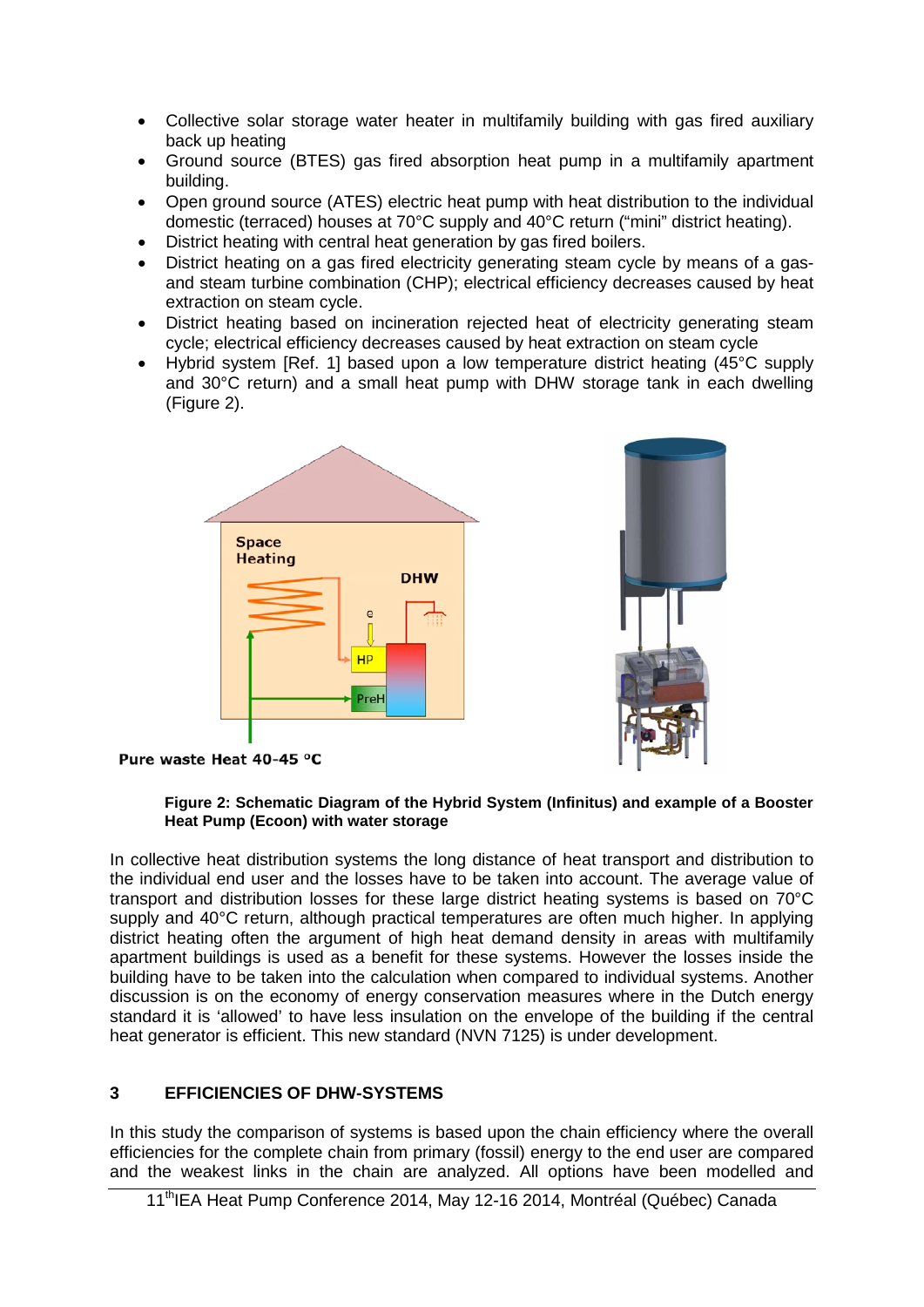calculated in order to be able to analyze the efficiency of the different DHW-options, The following aspects were taken into account:

- Basic efficiency of the conversion from primary energy (natural gas or electricity) into heat
- Energy losses during starting and stopping of the heat production
- Energy losses of the water storage tank
- Transport and distribution losses (collective systems)
- Energy use of auxiliary/utility equipment (fans and pumps)
- Energy for prevention against legionnaires disease: weekly heating of DHW storage tanks from 55 to 65 °C
- Auxiliary heating (solar system and collective systems)

In the modelling a central production efficiency of electricity of 47% (based on lower heating value) was used, this being the average value in 2009 in the Netherlands [Ref. 2]. As this figure is excluding combined heat and power and renewables the overall efficiency is in effect higher.

Heat pump COP's were based on test results at TNO (Netherlands Organisation for Applied Scientific Research). The tests were performed with a net demand of DHW of 14 GJ per year, where this study is based on a net demand of 9 GJ per year. Test values were adjusted and resulted in a lower COP for this study because the energy losses of the storage tanks become relatively higher compared to the actual use.

Efficiencies of gas fired equipment were based on discussions with KIWA/Gastec (Dutch institute for certified testing of gas fired equipment).

The aspects mentioned above were taken into account to assess the system efficiency of the DHW-production. Figure 3 shows the overview of all calculated aspects.



**Figure 3: Definition of efficiencies**

In the first stage the conversion efficiencies of the apparatus are compared. In Europe the Eco-Design of Energy-Related Products for efficiency of water heaters (Lot 2) [Ref. 3] will become the benchmark standard from 2015 onwards. For the heat pumps the energy losses of the water storage tank are included. Heat pumps, perform good in this comparison because they use renewable sources. Rejected heat from electricity production with combined heat and power with steam and gas turbines or the steam cycle of a waste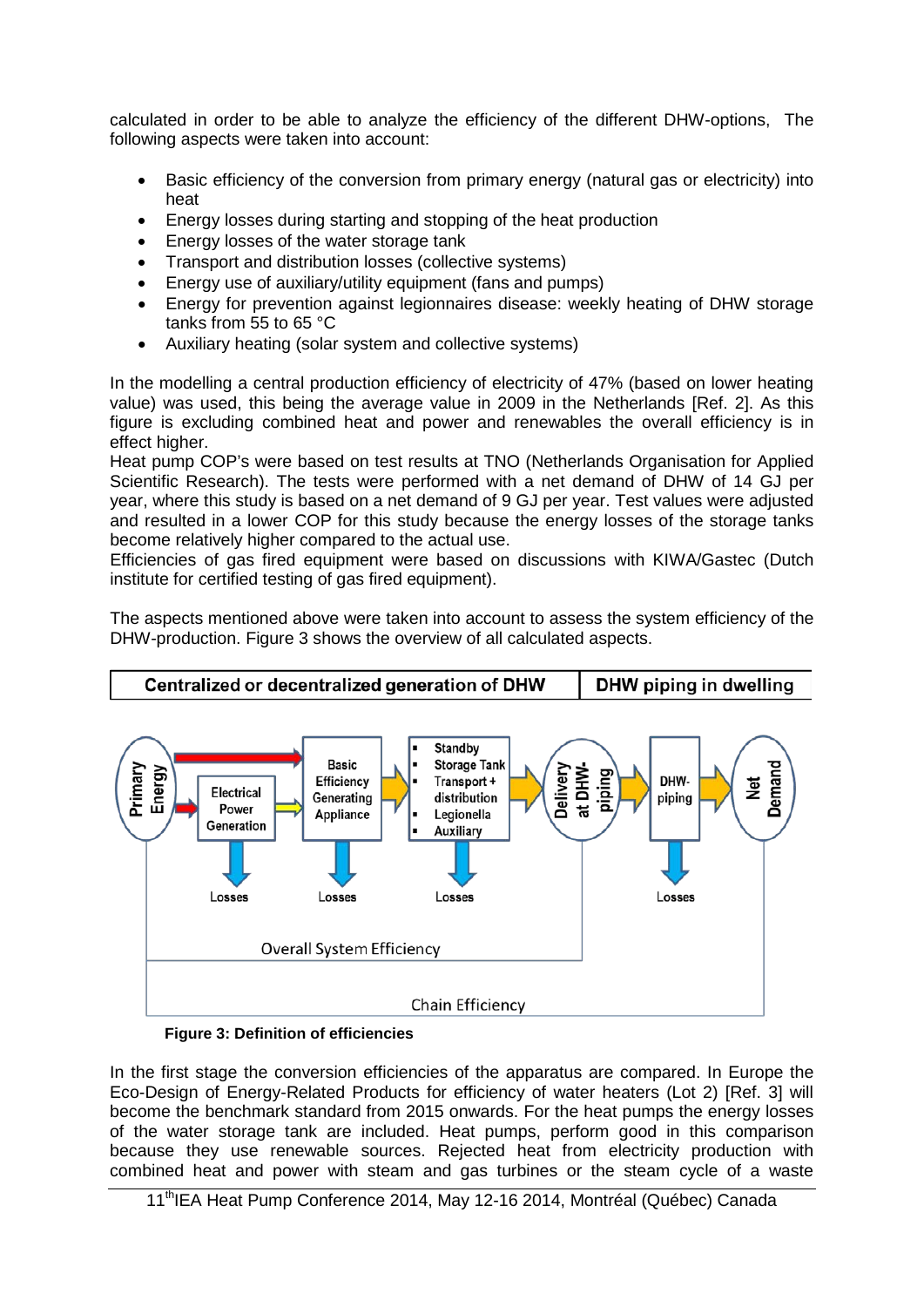incinerator power station also results in high calculated values of efficiency. However these values are based upon a hypothetical efficiency of heat generation, which is highly dependent on the basic assumptions regarding the reduced electricity production and the quantity of traditional (gas fired) auxiliary heating [Ref. 4]. In the comparison the results of a best case approach for all systems are given.

The hybrid district heating with booster heat pump storage heater achieves the highest efficiency because the DHW is preheated with very low temperature waste heat and then reheated with the micro heat pump (all values are related to a net DHW-consumption of 9GJ/year).



In combined and separate concepts the main energy loss is caused by the water storage tank. In collective concepts is the largest energy loss is in the transport and distribution of the heat (DHW is produced inside the dwelling with a plate heat exchanger). Only a part of the distribution system between the location of the heat production and the dwellings is allocated to DHW production. These are the losses outside the heating season to keep the network up to temperature and the additional losses during the heating season because the use of an outside temperature-dependent supply temperature is not possible<sup>[3](#page-5-0)</sup>.

There are a number of standard available heat pump water heaters developed by Dutch manufacturers with special attention to minimizing the downtime losses of the storage tank by optimizing the insulation of the water storage tank, highly stratified tapping curves, pipe connections and a smart control. This results in average heat losses lower than 40W and COP's as high as 4.0. In such cases the volume of the storage can be as small as 150 liters giving sufficient DHW during the day. Solar water heaters from the same manufacturers have a high efficiency because the high efficiency gas boiler is outside the storage tank giving instantaneous back up when tapping. The storage tank is thus only used for storing solar thermal energy which can be at a lower temperature than needed at the tap.

An overview of main energy losses per concept is shown in Figure 5.

<span id="page-5-0"></span>*<sup>3</sup> All losses are related to a net demand of DHW of 9 GJ/year.*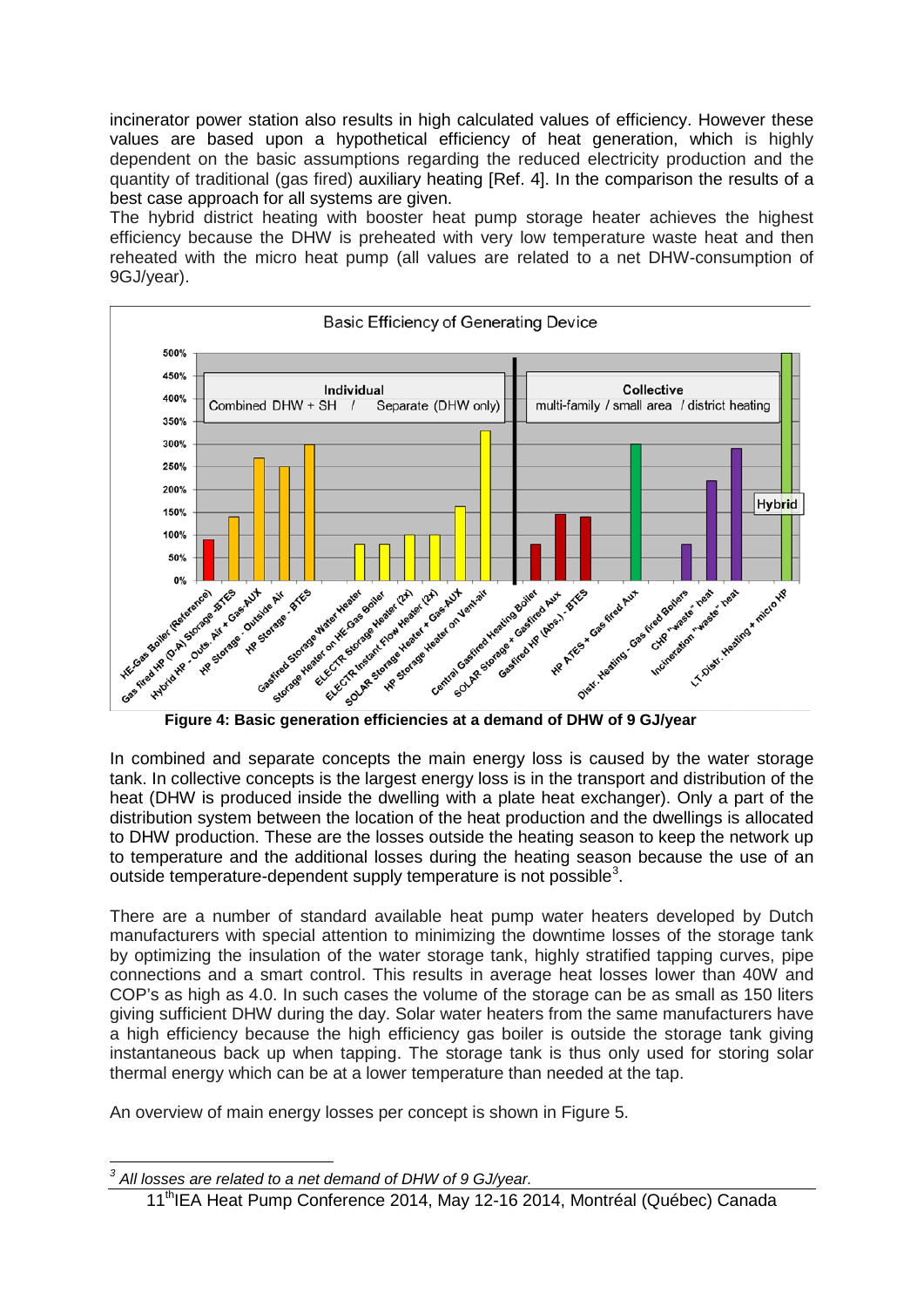

The overall system efficiency of DHW production is given in Figure 6. These values include all aspects of the production from primary energy to the beginning of the DHW piping in the dwellings. The efficiency of electrical power generation is also included.

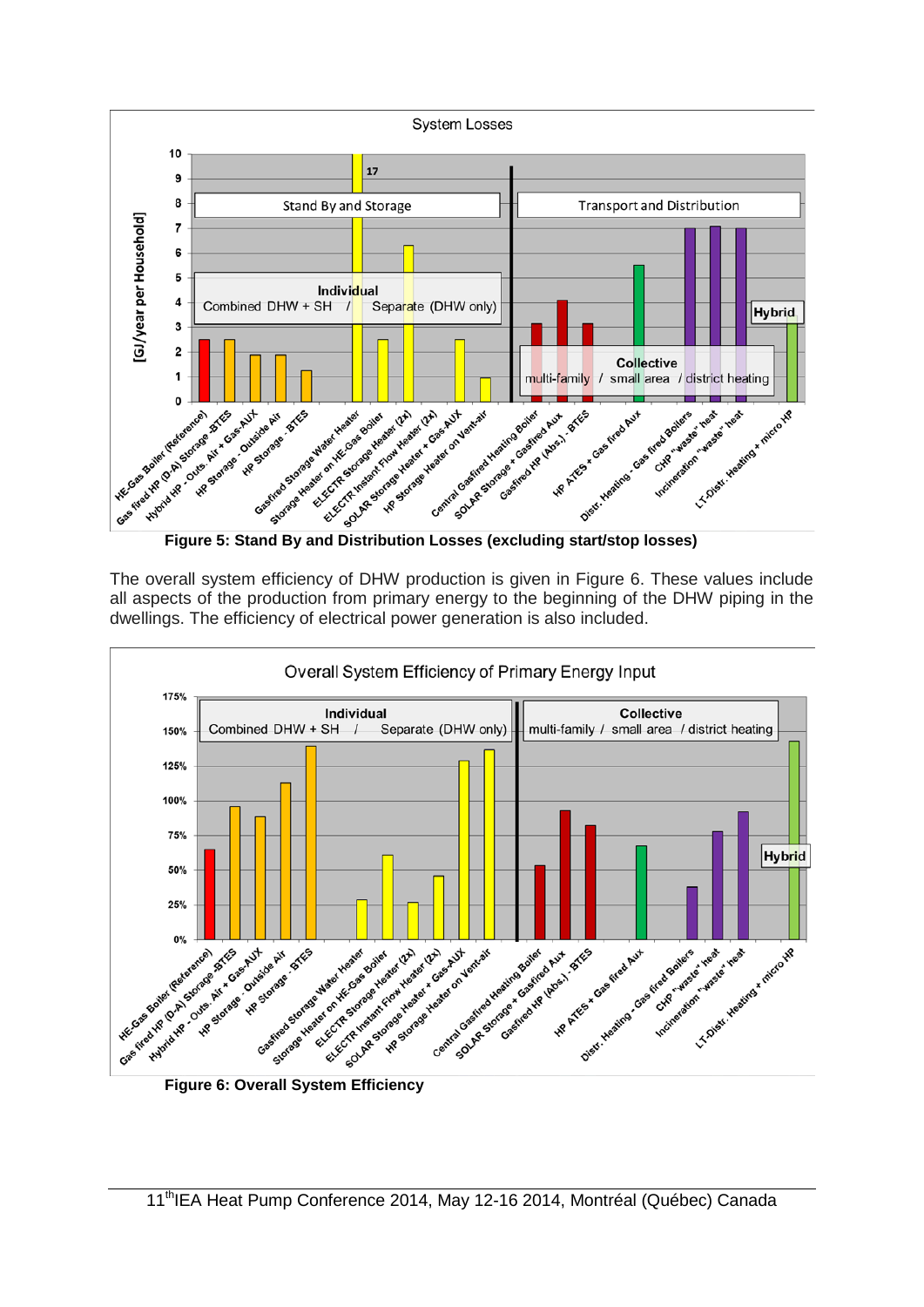These results show that:

- Within the separate concepts, the heat pump water heater and solar water heater with gas fired backup result in significantly higher efficiencies than the other systems; within the combined concepts, heat pumps achieve the highest results;
- Within the district heating concepts the residual heat from a waste incineration (AVI) has the highest efficiency
- The hybrid concept gives the best efficiency of all systems, this is mainly due to the preheating of the water using waste heat.

The high efficiencies of heat pumps, solar water heaters and AVI waste heat are, of course, all due to the share of renewable and / or ambient energy that is used in these concepts.

### **3.2 Conclusion on system efficiency**

When the overall system efficiency is compared, hot water production with heat pumps is possible with an efficiency that can be double the efficiency of gas fired boilers. Compared to standard collective solutions, heat pumps also give twice as high efficiencies. Heat pump concepts are even four to five times higher compared to electric resistance heating. The best collective concepts can at the best case have an efficiency comparable to the individual gas fired boilers.

#### **3.3 Chain Efficiency**

In the chain efficiency an extra aspect is added: the energy losses of the hot water piping from the apparatus that produces DHW to the hot water taps. Here a best case / worst case approach is used. It is assumed that a hot water pipe contains no usable hot water anymore when the next tapping takes place. Figure 7 shows the assumptions used for the length and diameter of the tapping lines.

For the separate concepts, the piping length within the dwellings is determined based on two locations: placement of the heater for the bathroom in the attic and for the kitchen into the kitchen or above the sink. For the combination concepts and the hybrid heating network placement of the heat generator in the attic is assumed (see Figure 7).



#### **Figure 7: Losses of hot water piping inside the dwellings**

For collective concepts the delivery point of the heat, and placement of the heat exchanger, is projected near the front door. This results a short tapping line to the kitchen. The energy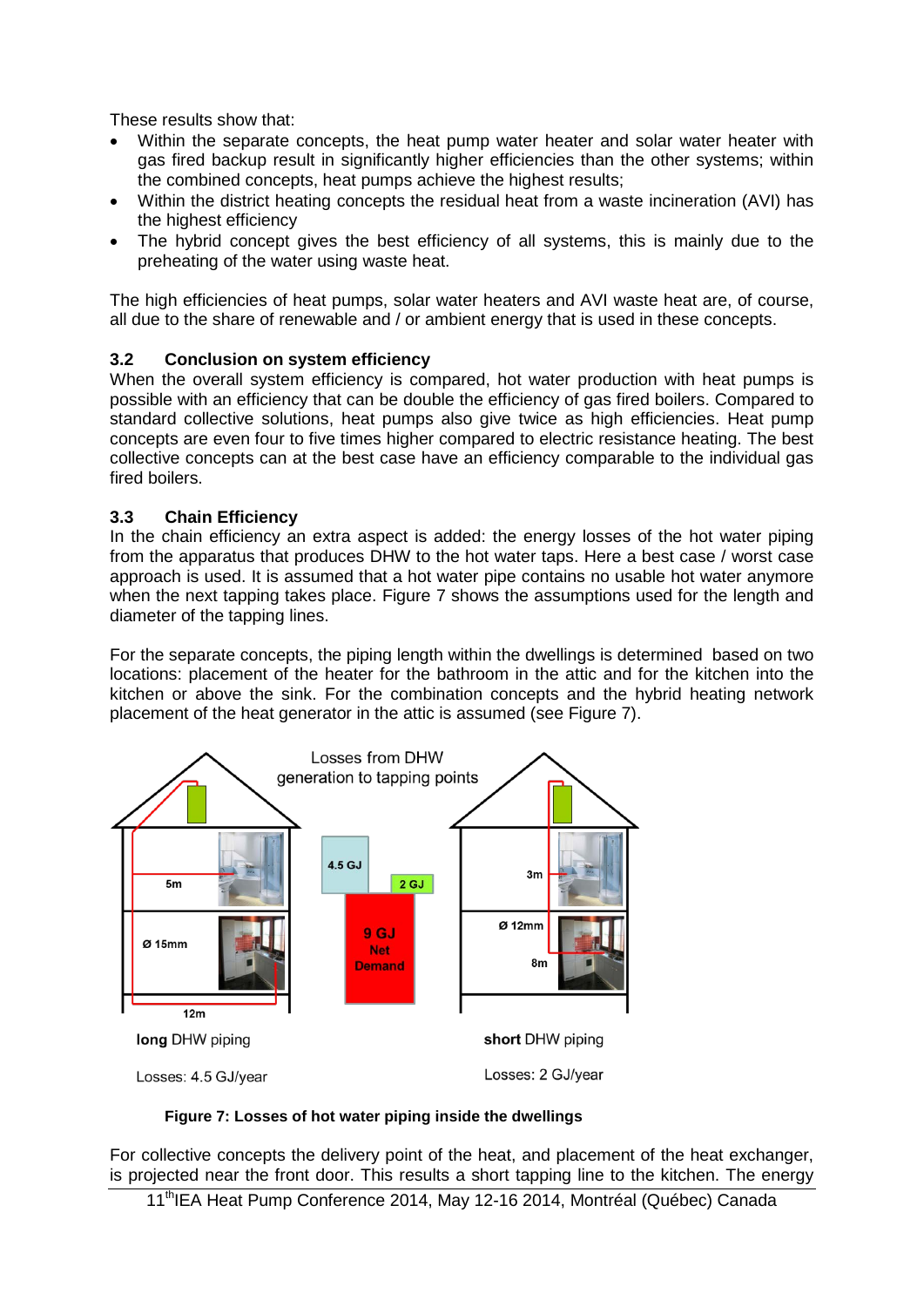loss of the piping in the dwelling is considered as an additional water demand (not as usable DHW), produced with the basic efficiency of the generating apparatus or system without additional losses of storage tanks or distribution systems.

Figure 7 shows the results of these calculations. The difference between worst case and best case is an energy loss of 2.5GJ/year and varies between 20% and 50% of the net demand of DHW. The extra energy loss of 2.5GJ can be avoided just by a well-engineered design of the hot water piping.

For the combined concepts, where the generation apparatus of DHW is placed in the attic, 80 to 90% of these losses are related to short and frequent use of DHW in the kitchen.

In case of a long distance between the kitchen and the generation apparatus, it is preferable to use a small separate DHW-generator for the kitchen.



Figure 8 shows the chain efficiency, this is the integration of the inside piping losses and the overall system efficiency for the best case and the worst case (blue columns) approach. The results above show the difference in efficiency for the different concepts. Application of green energy carriers (or generation) adds an extra dimension, but is disregarded for the purposes of this investigation. Use of biofuels, biogas or geothermal energy for heat generation results in lower  $CO<sub>2</sub>$  emissions, as well as the use of wind and solar energy for electricity for the benefit of electric heat pumps. Each concept can basically be fed with green energy and then achieves a higher environmental score.

## **4 HIGHLIGHTS**

A number of guidelines for designing and engineering an apparatus and an optimal DHW heating system can be drawn from this analysis. It is important to think in terms of complete system concepts. Even if the heat is produced with a high energy efficiency, high storage and / or distribution losses still remain unnecessary and eventually will cause a low overall system efficiency to the best generating apparatus. It is therefore important to consider the heat generators not only individually but to design a complete DHW concept with a critical view on performance, comfort and legionella prevention.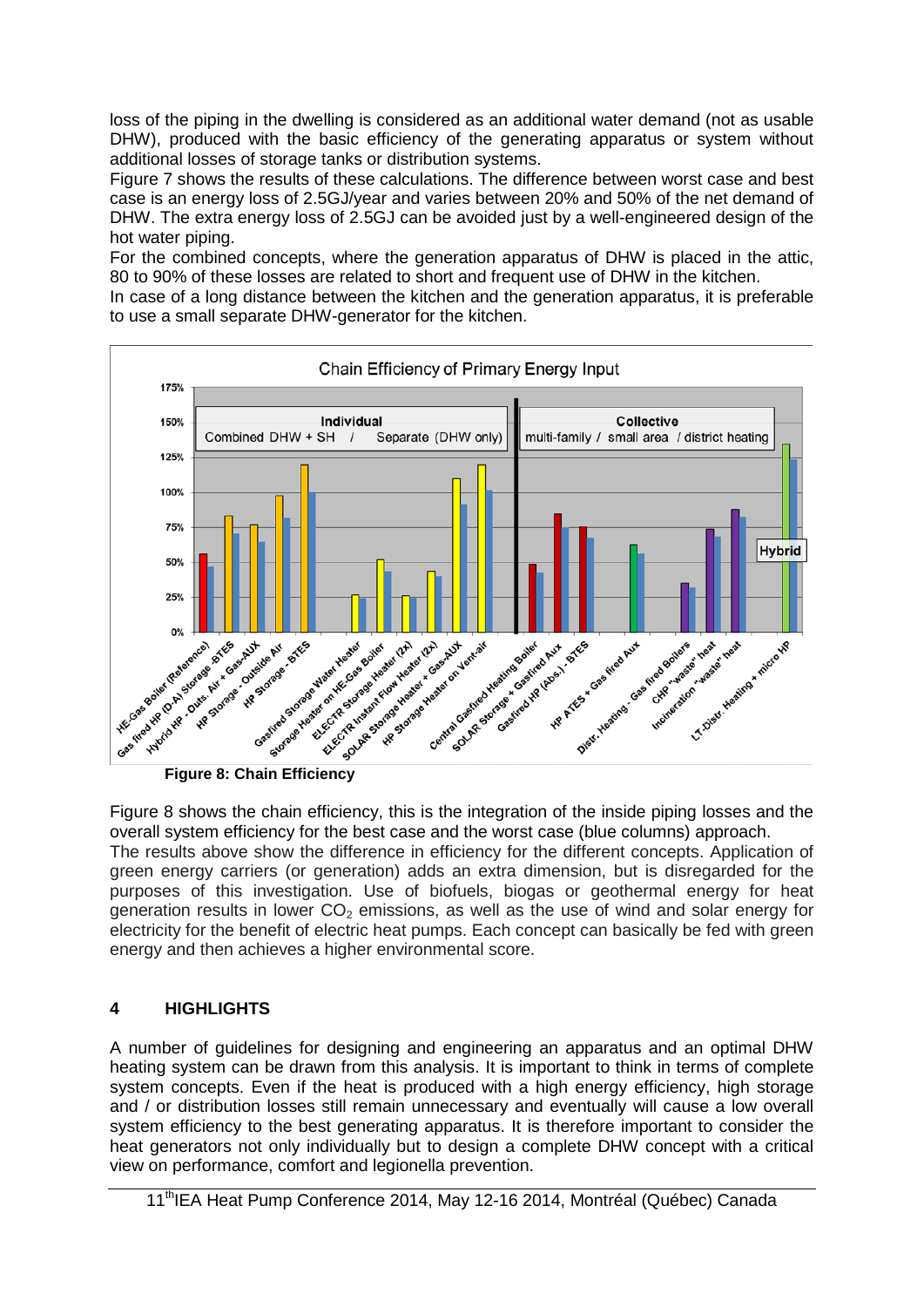**Choose generating devices with a high efficiency.** A hot water unit with high efficiency (for example, a heat pump storage water heater or solar storage water heater) consumes less primary energy than a device with a low efficiency (for example, a gas fired storage water heater). A hybrid outside air source heat pump with high efficiency gas boiler for peak load in space heating and instantaneous DHW without storage, although not having the best available efficiency, is a very good option in renovation situations.

**Install the generating apparatus or water storage tank as close to the tap with numerous small amounts of water use.** In the kitchen, where a lot of small amounts of water are used during the day, the impact of the length of the water piping there is the greatest. Compared with generator located in the attic (and a kitchen on the ground floor) approximately 3.5GJ (net) may be saved (at 9GJ net DHW requirement). For newly built houses with a low demand for space heating it is the challenge for the architect and building constructor to realize this option. All newly built homes are designed from the drawing board. It is sensible to take into account the distance between the source(s) of hot water and the taps at this stage already. This allows the user of the house the saving of a lot of energy (and cost) during the operating life of the house.



**Figure 9: Options for newly build houses**

**Choose a (device with a) very well insulated storage tank.** Do not compromise on the insulation of the water storage tank not only in thickness but also in design where pipe connections at the side or top of the storage tank should be avoided as much as possible. In addition, a smart control depending on the tapping patterns and volumes (lowering the storage temperature during night and / or certain daytimes) reduces the standby losses, without decreasing the comfort level.

**Limit unnecessary consumption of auxiliary energy.** Auxiliary power is usually only needed during heat production. Choose a control system or adjust set points in such a way that pumps, fans and other auxiliary equipment is not continuous and / or unnecessary in operation.

**Insulate hot water pipes optimally.** The moment outlet pipes and connections are well insulated, line losses are reduced and the overall efficiency benefits. Potable water pipes

<sup>11&</sup>lt;sup>th</sup>IEA Heat Pump Conference 2014, May 12-16 2014, Montréal (Québec) Canada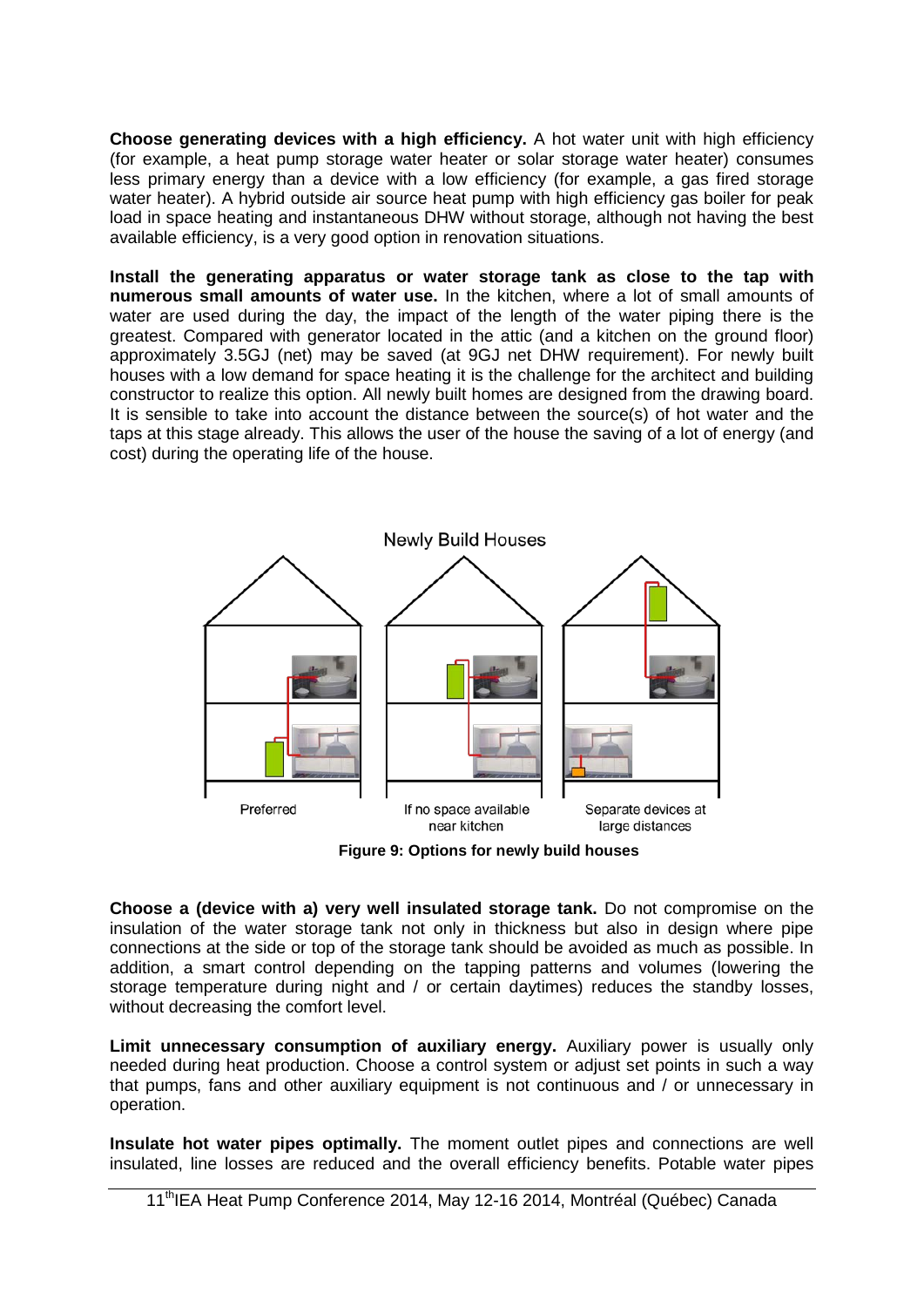have a lifespan of about 50 years. Insulation of the pipes afterwards, in existing situations, often cost a lot of money and time. For this reason, it is wise to install well-insulated pipes right away in difficult to reach spaces and ducts in new houses.

**Allocate space for the location of a water storage tank.** Several devices that generate hot water have a storage tank in order to have a small capacity generator designed on the need for space heating. Examples include solar water heater, electric water heater, combined heat pump and the heat pump water heater. When the location of a storage vessel is allocated in the design phase, later discussion regarding the placement is prevented.

**Separate unit for the kitchen at large distances**. In existing domestic housing the heat generator is far from the kitchen. When many small amounts of water are used there throughout the day, the hot water must often travel long distances to the kitchen. This is accompanied by unnecessary waiting, wasting water and lots of energetic line losses. A solution to this is to place a separate DHW heater in the kitchen, for example, by placing an small electric storage water heater (see figure 9 and 10). This immediately raises the discussion that the Eco-design of Energy-Related Products for efficiency of water heaters (Lot 2) [Ref. 3] which labels electric storage water heaters in the category E is the right standard for this case. It moreover proves the statement made that it is important think in terms of complete system concepts rather than to look at the apparatus only!



 **Figure 10: Renovation option in situation of small and large distances (=> separate appliances) between bathroom and kitchen**

**Combine collective heat supply with individual generation of DHW.** Hot water (or the heat therefor) is to be moved over a distance as short as possible. Collective heat supply and district heating for space heating often, however, is combined with the heating for DHW. This results in large distribution and line losses up to 50% (particularly in the transport and distribution pipelines that must be kept at DHW temperatures in the summer) and leads to a low overall system efficiency. Often it is argumented that collective heating systems are of interest for multifamily buildings and apartment blocks having a high and concentrated heat demand at one delivery point, making it an interesting economic solution. However after the collective heat exchanger point the distribution losses inside the building are enormous for which in the end the customer has to pay using actually twice the amount of GJ's for DHW as he would have in an optimal solution.

A solution to this problem is the concept of the hybrid system: distribution of heat with the lowest temperature possible (with the lower losses that accompany it) and production of DHW with the required high temperature in the individual dwellings or apartments [Ref. 1].